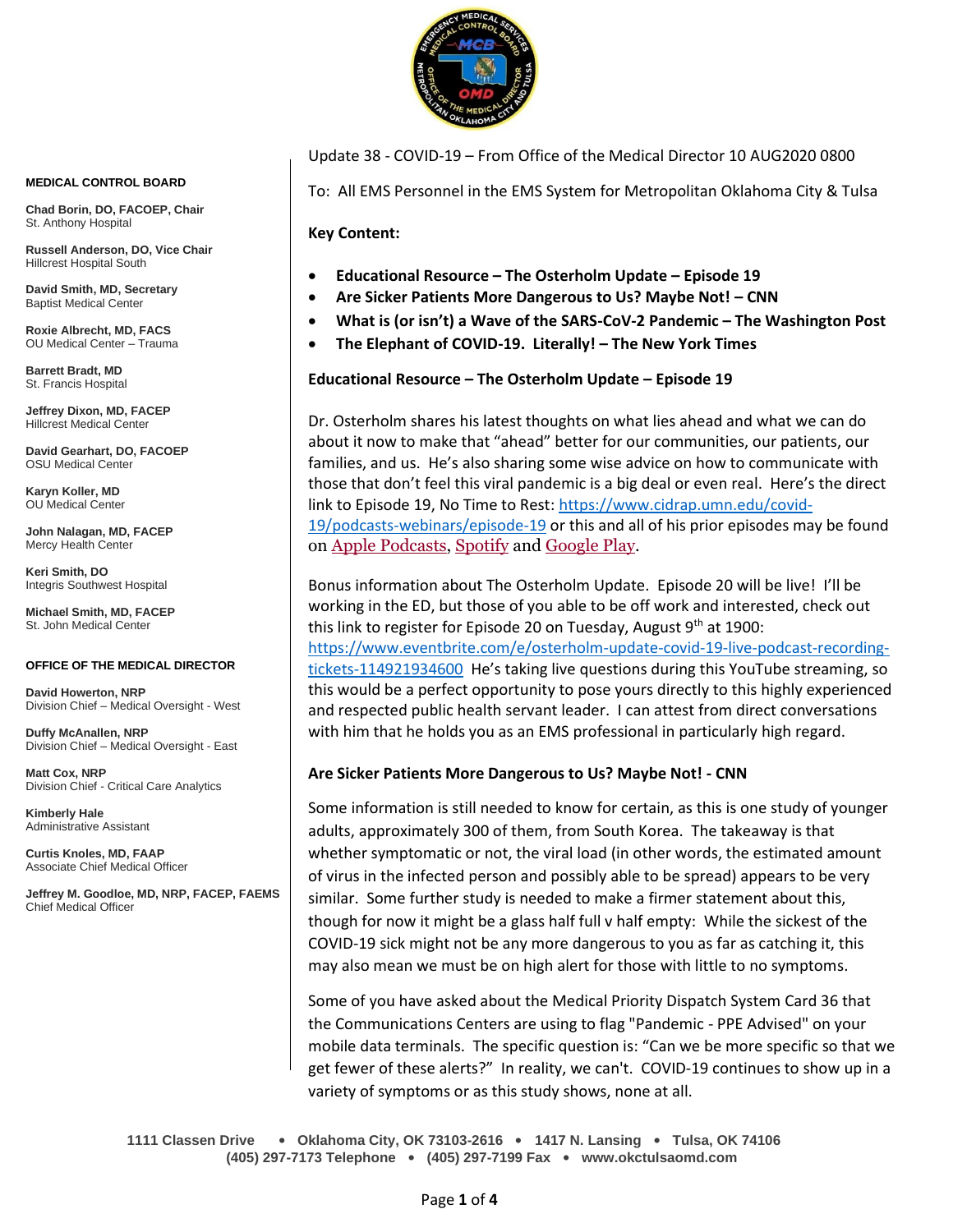We have essentially three strategies about PPE and alerts. Let me share some thoughts with you on each of the three:

1 - PPE for every call, meaning "MEGG" for every call. This technically seems the safest for the immediate moment until factoring that doing this will both exacerbate the PPE fatigue you already have AND accelerate our "burn rate" of PPE to the point that factoring available supplies, I see no way that we wouldn't run out of PPE, then leaving you defenseless against obvious/known COVID-19 patients in the fall/winter/spring months ahead. Not good for the long run.

2 - PPE for only the HIGHLY symptomatic/obvious/known COVID-19 patients. This is what the question I got was asking. We could do this. However, studies like this one clearly cause us pause when there is no clean correlation to the sicker the patient then the higher the infectiousness. We would decrease our use of PPE, decrease your hassles of putting the PPE on, AND sadly, increase the number of COVID-19 infections among EMS personnel, including a higher risk for YOU! Not good for the short or for the long run.

3 - PPE for MPDS 36 flags AND for patients when your clinical suspicion/red flags/alarm bells etc. go off. Essentially doing what we are doing. Update 37 shows at least through the first 6 1/2 months of 2020 that our number of infected EMTs, Paramedics, and Dispatchers remains low, 40 out of 4000+ to be exact. Low isn't zero and I will continue to do all I can until the new rate over time does equal zero. This strategy allows us all as much control at work as we can and it balances PPE supplies for the months ahead. Not perfect, though a carefully balanced choice to last beyond the short run and keep you safely supplied for the long run. When you don PPE for any particular patient, any symptom, any reason that set your alarm bells off, you will have my full support.

Hopefully, that discussion about these options helps all of us to keep the bigger PPE picture as we continue to treat patients daily and nightly. That was a great question I got this past week and I'm using that to welcome other questions you may have ahead.

Now, the link to the CNN report on that South Korea study: [https://www.cnn.com/2020/08/07/health/covid](https://www.cnn.com/2020/08/07/health/covid-asymptomatic-transmission-study-wellness/index.html)[asymptomatic-transmission-study-wellness/index.html](https://www.cnn.com/2020/08/07/health/covid-asymptomatic-transmission-study-wellness/index.html) and the study itself if you are interested from *JAMA Internal Medicine*: <https://jamanetwork.com/journals/jamainternalmedicine/fullarticle/2769235>

## **What is (or isn't) a Wave of the SARS-CoV-2 Pandemic – The Washington Post**

Reproduced from a question as answered by *The Washington Post*:

# *"What exactly is a 'wave' and how does it occur?" — Alexis in New Mexico*

A wave is a misleading analogy for a pandemic, even though it's the one most people associate with covid-19. You can see why it's so popular when you look at a graph of infections over time. The line rises faster and faster as the virus spreads exponentially, then appears to crest and level off like a wave on the ocean:



**1111 Classen Drive** • **Oklahoma City, OK 73103-2616** • **1417 N. Lansing** • **Tulsa, OK 74106 (405) 297-7173 Telephone** • **(405) 297-7199 Fax** • **www.okctulsaomd.com**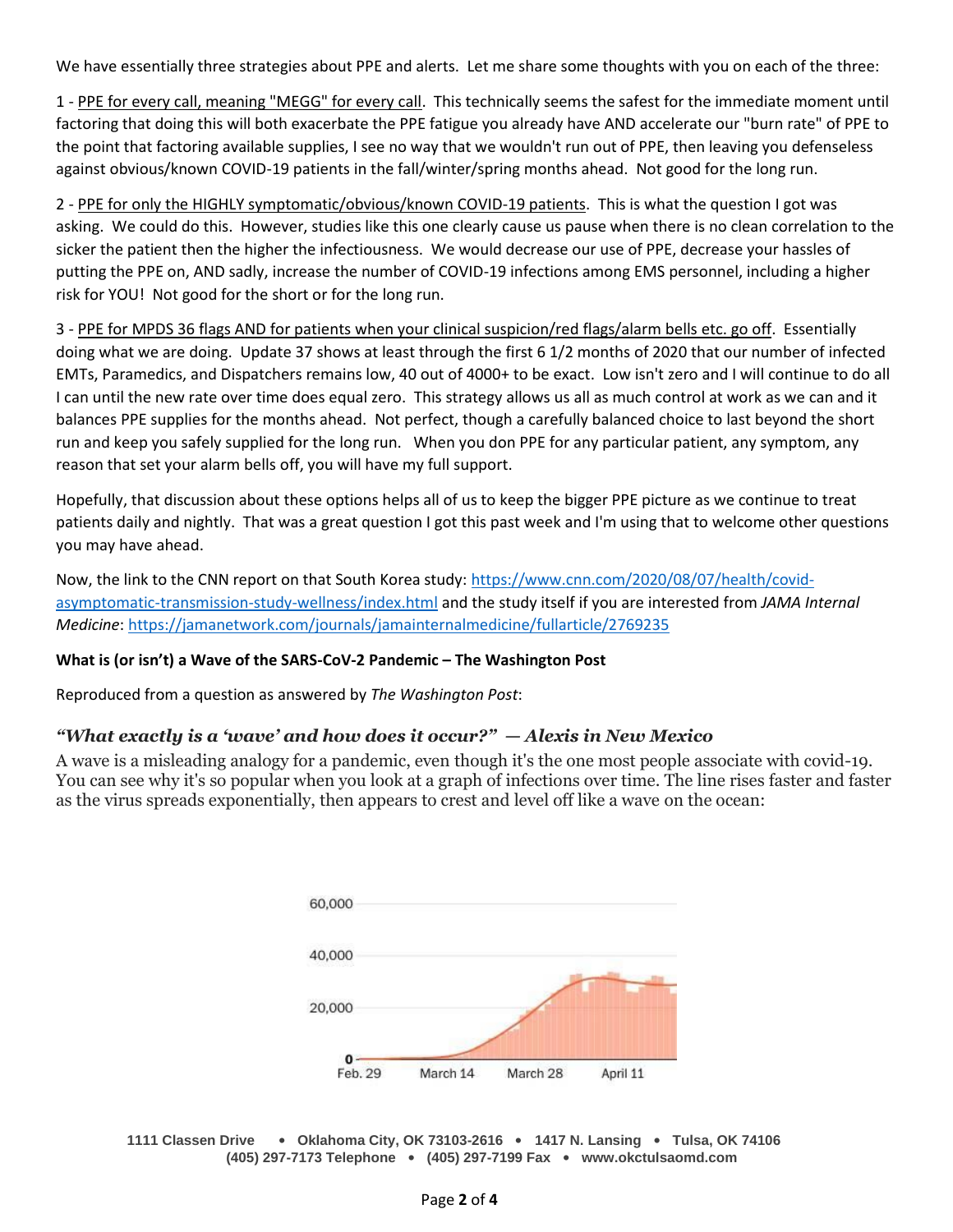But that's pretty much where the similarities end. Real waves, whether they're made of water, light or the coffee sloshing around in your mug, are predictable. They rise, fall, then rise again according to the laws of physics. Back in the early weeks of the pandemic, some people assumed the outbreak's first "wave" would pass over the world in the summer, to be followed by weaker second and third waves some time later. That's not what's happened at all:



Instead, the "wave" rose for a while, leveled off and hovered a few feet above sea level for several months in defiance of gravity, then swelled even higher over the summer. It appears to be dipping back down now, but there's no guarantee it will keep doing so, because **it's not really a wave: it's a graph of a contagious disease and the efforts people make to suppress it.** "We are still in the first wave," Loren Lipworth, an epidemiologist at Vanderbilt University Medical Center [told The Post in the past week](https://s2.washingtonpost.com/2ac2b74/5f29c300fe1ff65e117572b9/5f132bcaade4e276b3a570a8/25/53/bfa6ac3805ba12737870dff12d432257). "As we ease up on restrictions, there is always going to be a resurgence in cases. It's not that it's a new wave of the virus."

Left to its own devices, covid-19 would just keep spreading (cresting) until nearly the entire population was either immune or dead. The short-lived dip we saw in April wasn't a natural trough, but rather the effect of social distancing, shutdowns, quarantines and masks. The new surge in the summer wasn't a "second wave," but the consequence of millions of people abandoning those safety measures. If we're going to use the wave analogy, the World Health Organization [suggests we think of all the infections we've seen, and those we expect](https://s2.washingtonpost.com/2ad3f6c/5f29c300fe1ff65e117572b9/5f132bcaade4e276b3a570a8/26/53/bfa6ac3805ba12737870dff12d432257)  to see in comi[ng weeks, as simply "one big wave."](https://s2.washingtonpost.com/2ad3f6c/5f29c300fe1ff65e117572b9/5f132bcaade4e276b3a570a8/26/53/bfa6ac3805ba12737870dff12d432257)

**So, will there be a second wave? Maybe, assuming we get past the current one.** In some previous pandemics, such as the flu outbreak of 1918, new infections actually dropped down to almost zero before a new strain of the virus began spreading later in the year, [according to the University of Oxford's Centre for](https://s2.washingtonpost.com/2ad3f6d/5f29c300fe1ff65e117572b9/5f132bcaade4e276b3a570a8/27/53/bfa6ac3805ba12737870dff12d432257)  [Evidence-Based Medicine.](https://s2.washingtonpost.com/2ad3f6d/5f29c300fe1ff65e117572b9/5f132bcaade4e276b3a570a8/27/53/bfa6ac3805ba12737870dff12d432257) Other pathogens are seasonal, naturally waxing and waning over the course of the year.

But the Oxford group notes that "'waves' implies a lack of viral circulation, which is probably an illusion. It is possible that some of the secondary 'waves' or phases [in other pandemics] were caused or favoured by cocirculation of other microorganisms."

In June, The Post asked National Institute of Allergy and Infectious Diseases director Anthony S. Fauci to explain all this wave business. Like other experts, he spent more time talking about the difference between [outbreaks and waves than their similarities.](https://s2.washingtonpost.com/29f7e05/5f29c300fe1ff65e117572b9/5f132bcaade4e276b3a570a8/28/53/bfa6ac3805ba12737870dff12d432257)

"You know, the way I explain it is that what you have is you have two forces," Fauci said. "You have a virus, [that] if left to its own devices will continue to rapidly go through the population. And then you have your attempt to do something to blunt that progression of virus through society."